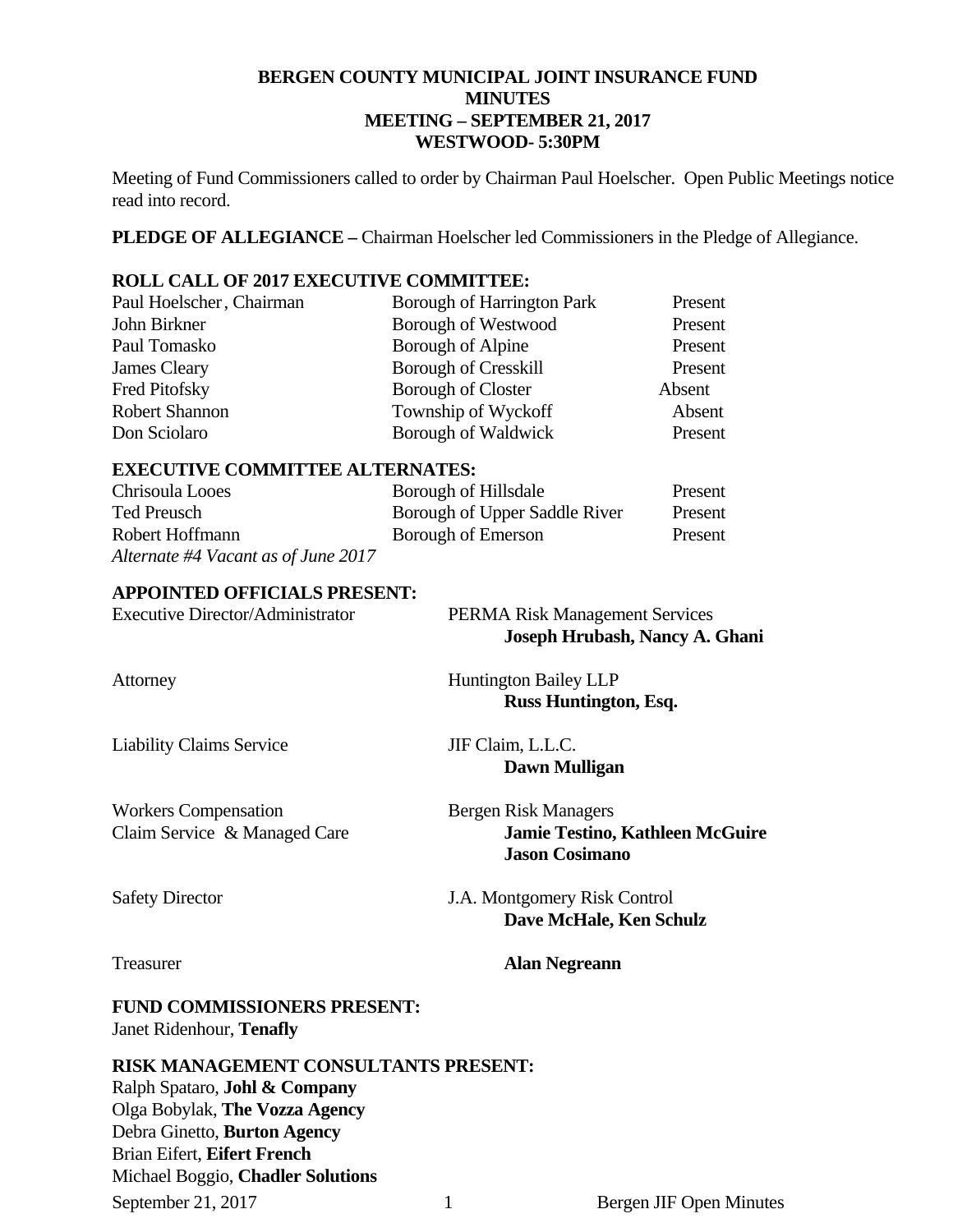Ezio Altamura, **GJEM Otterstedt**  Matt McArow, **GJEM Otterstedt**  Frank Covelli, **P.I.A.**  Gerard Quinn, **Conklin and Kraft Agency**  Art Caughlan, **Nelson-Patterson Agency**  Stephen Puntasecca, **The Heidt Agency** Joseph Puntasecca, **The Heidt Agency** Dominick Cinelli, **Brown & Brown** Ray Celentano

**MINUTES:** Open and Closed Minutes of July 20, 2017.

#### **MOTION TO APPROVE OPEN AND CLOSED MINUTES OF JULY 20, 2017:**

| Moved:                 | Chairman Tomasko             |
|------------------------|------------------------------|
| Second:                | <b>Commissioner Sciolaro</b> |
| <b>Roll Call Vote:</b> | $8$ Ayes $-0$ Nays           |

#### **CORRESPONDENCE:**

**HURRICANE HARVEY-SELF DEPLOYMENT:** Enclosed as correspondence was notification distributed by MEL based on several inquiries regarding coverage for member town employees and volunteers who want to provide Hurricane Harvey assistance.

#### **RESOLUTION - EXECUTIVE SESSION FOR CERTAIN SPECIFIED PURPOSES PERSONNEL - SAFETY AND PROPERTY OF PUBLIC- LITIGATION**

**All Persons must vacate the room for this portion of the meeting unless they Fall into one of the following categories: Fund Commissioner Executive Committee Member Risk Manager Fund Professional All persons present must have a signed confidentiality on file. Blank Confidentiality statements are available from the Secretary.** 

# **MOTION TO RE-OPEN:**

**Moved:** Chairman Tomasko Second: Commissioner Sciolaro Vote: Unanimous

## **MOTION TO ACCEPT AND APPROVE THE PARS AS PRESENTED IN EXECUTIVE SESSION:**

 Motion: Commissioner Cleary Second: Commissioner Looes Roll Call Vote: 8 Ayes - 0 Nays

#### **COMMITTEE REPORTS:**

**SAFETY & AWARD COMMITTEE: ROBERT SHANNON, CHAIR:** The committee met before the JIF meeting; enclosed in the agenda were the minutes from the July 20, 2017 meeting for information.

Safety Director said the fund's Lost Time Accident Frequency Rate as of July is 1.22, which is trending positively. Safety Director said the 3<sup>rd</sup> quarter Regional Training will be on the 21 Irrefutable Laws of Leadership for Law Enforcement presented by Retired Chief Keith Hummel.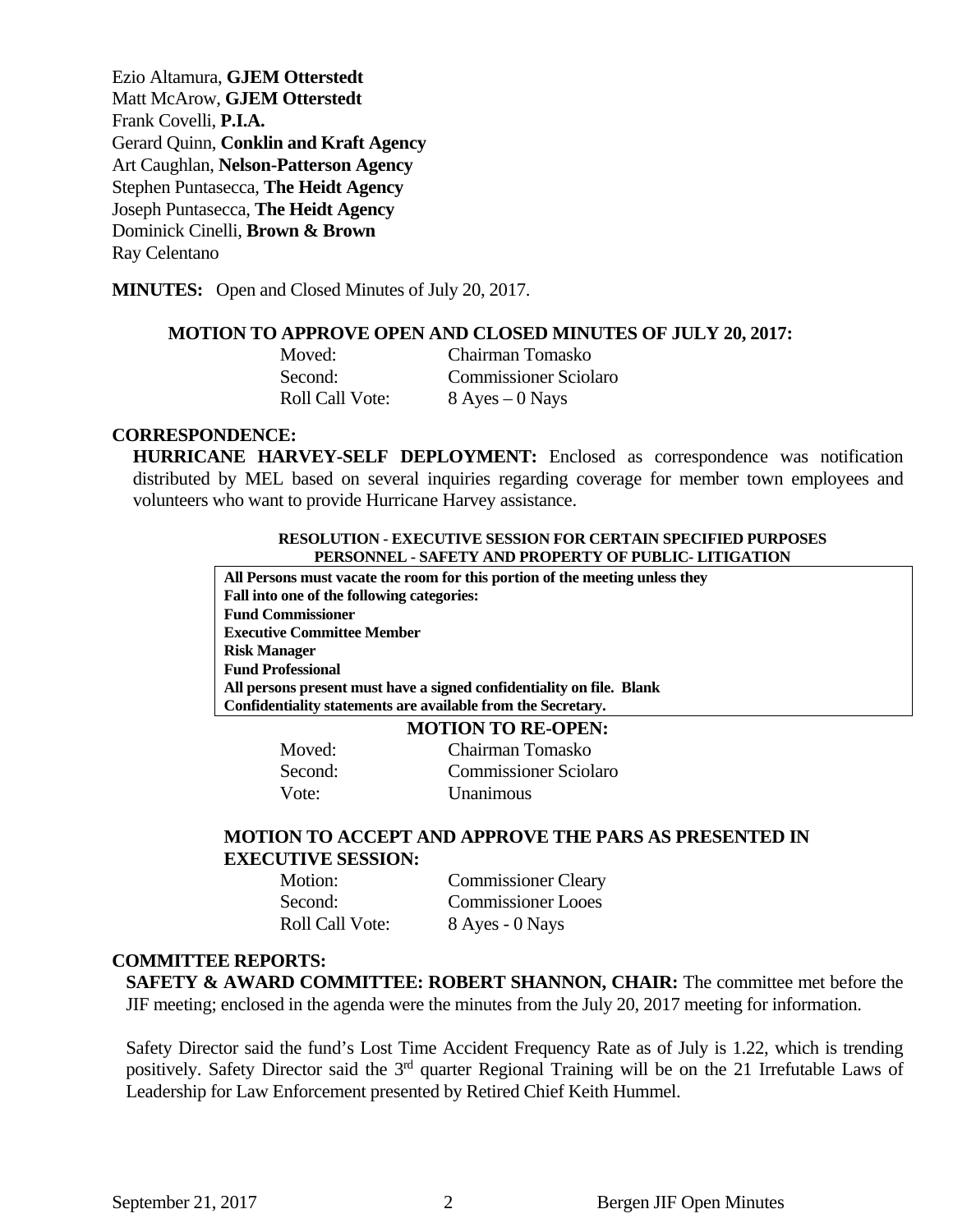**MANAGEMENT COMMITTEE - ROBERT SHANNON, CHAIR:** The committee met on September 8, 2017 to review the responses to the Request for Qualifications for the 2018-2020 contract period. Enclosed in the agenda were the committee minutes, as well as, a list of responders for information.

Commissioner Hoffmann said this committee has done a thorough job of reviewing each response received for the advertised positions. Commissioner Hoffmann said this is his third time conducting a review and noted this may be the best evaluation since there was representation from Mayors, Administrators and PERMA staff involved and information was provided in a timely fashion for review.

Committee reviewed positions that received only one response and recommended reappointing incumbent providers. The position of Auditor received two responses; based on established evaluation criteria a recommendation was made to reappoint the incumbent firm. Lastly, the committee agreed to review a bill repricing exercise before confirming an award for Managed Care Provider.

Executive Director said the Management Committee expects to meet again in October to continue the RFQ responses review and review the preliminary 2018 budget prior to introduction.

**COVERAGE COMMITTEE – PAUL TOMASKO, CHAIR:** The fund office received an emergent quasi coverage request from Long Ball Golf Management LLC, which currently manages the River Vale Country Club; the entity was seeking General Liability coverage, as well as, umbrella coverage via the fund's quasi program. Commissioner Tomasko said the request was distributed to the Coverage Committee via email and the recommendation is to deny the request for coverage as this does not qualify as a quasi entity. Executive Director said the fund office will draft a response notifying of the committee's review and decision. A copy of the request is filed with the minutes.

# **EXECUTIVE DIRECTOR:**

**DUE DILIGENCE REPORTS:** Monthly reports submitted to the Executive Committee including monthly Loss Ratio, Lost Time Accident Frequency, Investment Summary and Rate Comparison, Expected Loss Ratio by Town Report and the Claim Activity Report.

Executive Director said the Financial Fast Track will be included in the next agenda. Executive Director reviewed the Lost Time Accident Frequency as of July 31, 2017 and said the fund's rate is 1.22.

**PROACTIVE POLICE SUPERVISION PROGRAM:** Enclosed in the agenda was a draft flyer for a program being offered in October, November and December which is geared toward Police Command Staff. Cost of the program is \$299 per attendee and will be offered to Bergen JIF members at \$199 per attendee; the balance to be covered by the Fund. Executive Director said this program has been approved for reimbursement in the past; however, it would be appropriate to review and take action.

# **MOTION TO APPROVE THE REIMBURSEMENT AS SUBMITTED:**

| Motion:                | <b>Commissioner Tomasko</b>  |
|------------------------|------------------------------|
| Second:                | <b>Commissioner Sciolaro</b> |
| <b>Roll Call Vote:</b> | 8 Ayes - 0 Nays              |

**RCF REPORT:** The RCF met on September 6, 2017 at the Forsgate Country Club; enclosed in the agenda was a copy of Commissioner Tomasko's report. The RCF amended 2017 Budget (copy enclosed) and the proposed 2018 Budget (copy enclose) was introduced. The public hearing on the RCF budget will be held on October 18, 2017 at 10:30 a.m. in the Forsgate Country Club, Jamesburg, NJ.

**EJIF REPORT:** The EJIF met on September 6, 2017 at the Forsgate Country Club; enclosed in the agenda was a copy of Commissioner Tomasko's report. The EJIF's 2018 Budget was introduced and a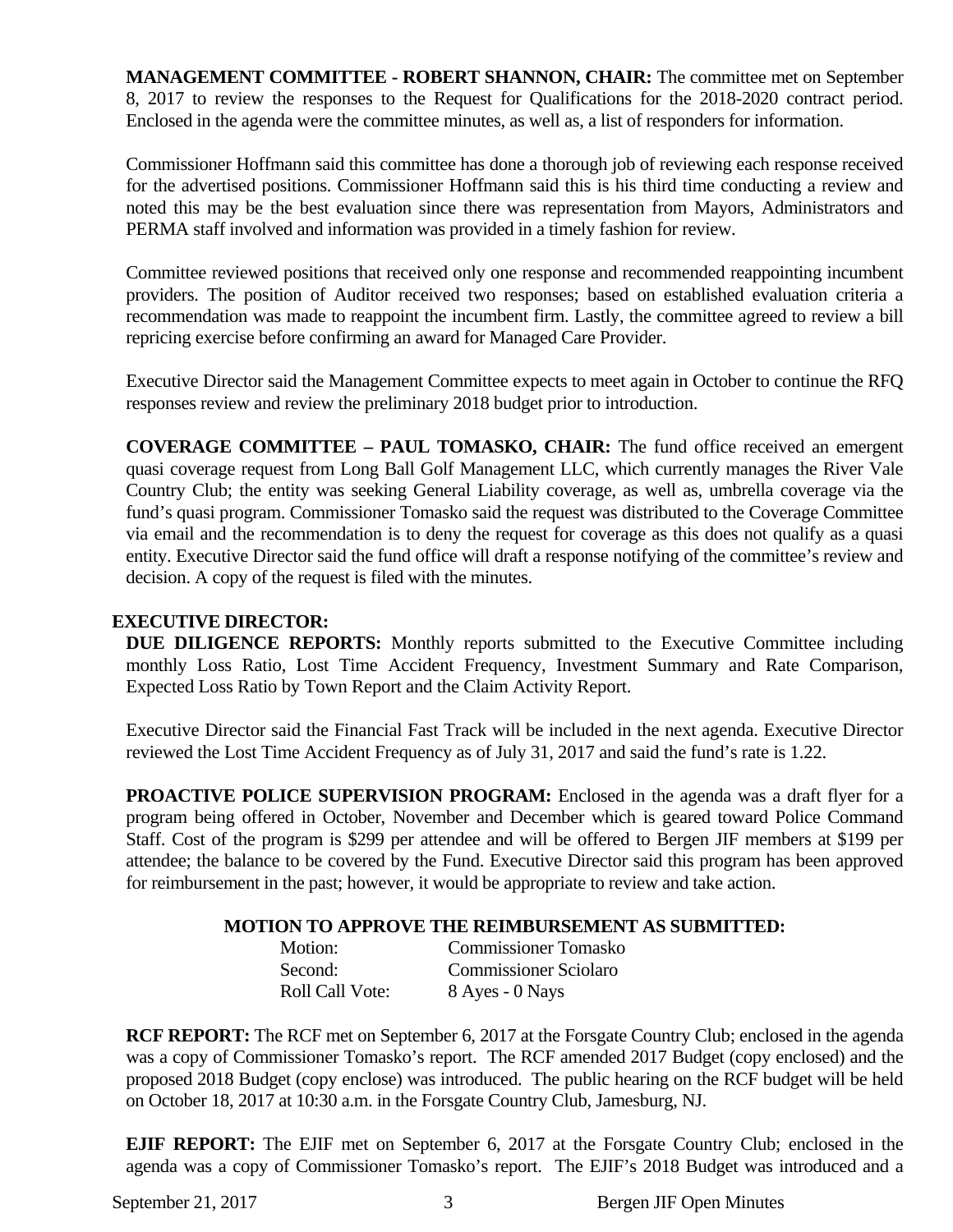public hearing will be held on October 18, 2017 at 10:50 a.m. in the Forsgate Country Club, Jamesburg, NJ.

Executive Director said a highlight of the September meeting was that the EJIF would be releasing a \$1 million dividend to its members. In addition and at the request of its membership, the EJIF would be hosting more educational seminars. Copies of a flyer on a workshop *Keeping Up with Changing Regulations* was distributed; the workshop will be held four times in various locations.

**MEL REPORT:** The MEL met on September 6, 2017 at the Forsgate Country Club; enclosed in the agenda was a copy of Commissioner Tomasko's report. The MEL's 2018 budget introduction is scheduled for October 18, 2017 at 11:15 a.m. in the Forsgate Country Club, Jamesburg, NJ.

Executive Director noted a few highlights from the MEL meeting and said this would be the last year members will use the Exigis program for managing exposure data since the MEL contracted with Origami to develop a comprehensive risk management information and operation system.

**MEL CYBER TASK FORCE:** Executive Director said the MEL's Cyber Task Force made recommendations to the MEL at the September  $6<sup>th</sup>$  meeting. The Cyber Task Force developed minimum risk control standards. The JIFs' policies with XL Caitlin carry a \$10,000 deductible. To encourage members to implement risk control, the MEL Board of Fund Commissioners voted to participate in the deductible based on a member's level of compliance with minimum standards (to be determined at time of claim). Enclosed in the agenda were the minimum standards approved by the MEL. The MEL Underwriting Manager will be preparing material to distribute to members shortly.

The MEL Board also agreed to enter into a contract with Palindrome Technologies to conduct a study evaluating one member per JIF's computer network for possible cyber threats and vulnerabilities at a cost of \$17,100. At the end of the study, Palindrome will provide a report to each participant as well as a summary report for the MEL that will provide insight to members' cyber security readiness.

Committee met again and is now focusing on identifying training vendors and may be able to add additional on-line training to the MEL Safety Institute.

Executive Director said it may be appropriate to refer to the Management Committee which member from this fund would be selected to participate in the study. Commissioner Hoffmann said this is a critical issue for all members and any municipality should be able to participate. Executive Director said the MEL has agreed to cover the cost of the study at one member per JIF and that does not preclude a member from obtaining other services. Executive Committee agreed to refer matter to Management Committee.

**MEMBERSHIP RENEWALS:** Executive Director said Upper Saddle River is the only member scheduled to renew fund membership by January 1, 2018 and the Fund office has received documentation confirming their 3-year renewal.

**2018 RENEWAL ONLINE UNDERWRITING DATABASE:** Executive Director said members were asked to update their underwriting data in the online underwriting database for the 2018 budget. The deadline to complete review and submit schedules was August 15, 2017; the fund office will be following up with members to complete the process.

# Executive Director's Report Made Part of Minutes.

# **TREASURER:**

**REPORT:** The Treasurer Cash and Investments as of July 31, 2017 were included in the agenda for information; the reports as of August 31, 2017 were distributed for information.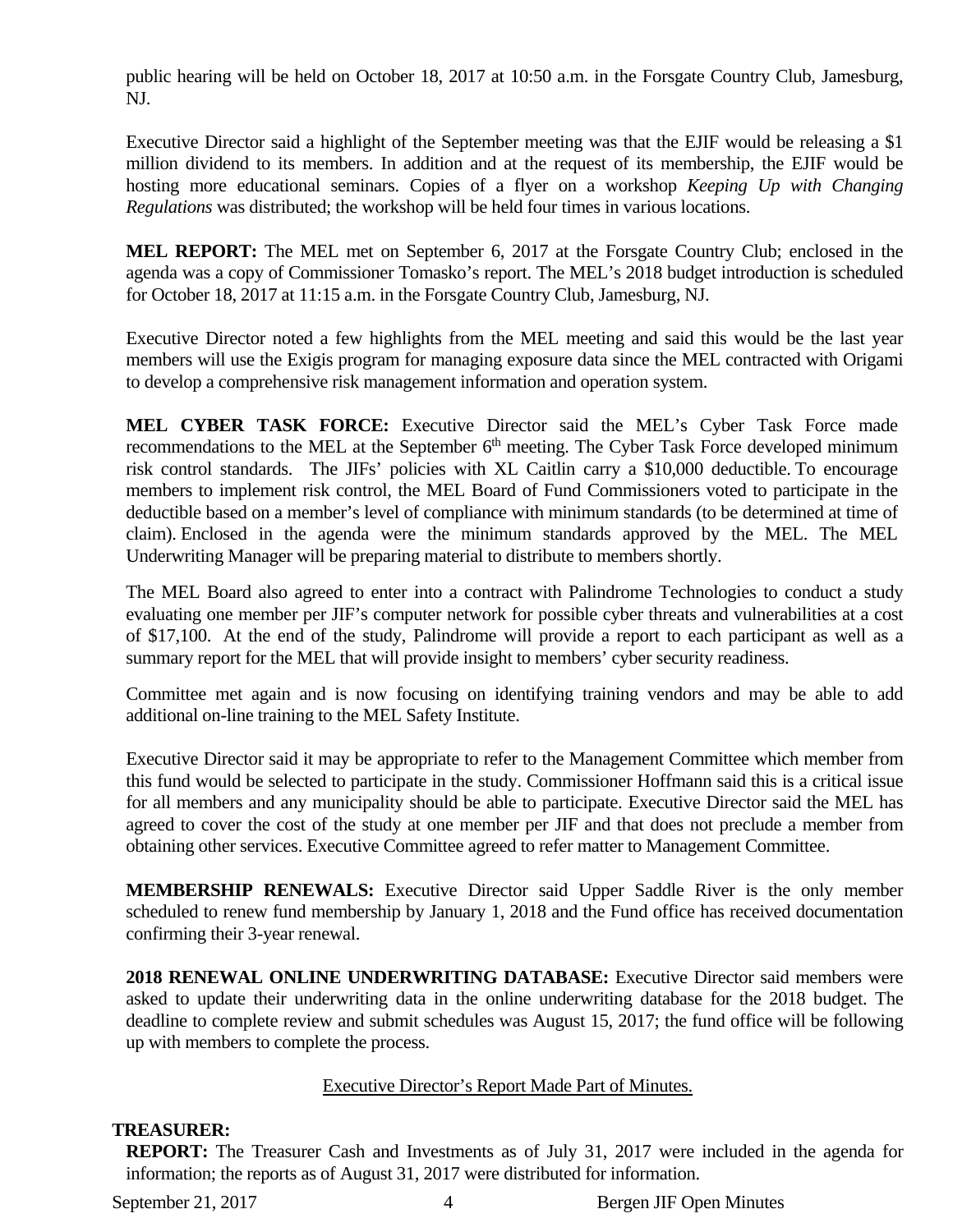# **Confirming Payments Of August 2017 Vouchers**

| <b>TOTAL 2017</b> | 159,695.20   |
|-------------------|--------------|
| TOTALI            | \$159,695.20 |

# **Approving Payments Of September 2017 Vouchers Resolution 23-17**

| <b>TOTAL 2017</b> | 153,696.30   |
|-------------------|--------------|
| TOTALI            | \$153,696.30 |

# **Approving Payments Of September Supplemental 2017 Vouchers Resolution 24-17**

| <b>TOTAL 2017</b> | 4,849.223  |
|-------------------|------------|
| <b>TOTAL</b>      | \$4,849.22 |

#### **Confirmation Of July 2017 Claims Payments/Certification Of Claims Transfers:**

| 2013         | 5,506.60     |
|--------------|--------------|
| 2014         | 47,949.36    |
| 2015         | 28,089.49    |
| 2016         | 92,109.47    |
| 2017         | 243,848.44   |
| <b>TOTAL</b> | \$417,503.36 |

#### **Confirmation Of August 2017 Claims Payments/Certification Of Claims Transfers:**

| 2013         | 0.00         |
|--------------|--------------|
| 2014         | 22,021.18    |
| 2015         | 334,708.21   |
| 2016         | 62,466.21    |
| 2017         | 184,616.40   |
| <b>TOTAL</b> | \$603,812.00 |

# **MOTION TO CONFIRM THE PAYMENTS OF AUGUST 2017, APPROVE RESOLUTION 23-17 VOUCHER LIST FOR SEPTEMBER 2017 PAYMENTS, APPROVE RESOLUTION 24-17 FOR SEPTEMBER SUPPLEMENTAL 2017 PAYMENTS AND APPROVE CERTIFICATION OF CLAIMS/CONFIRMATION OF CLAIM PAYMENTS FOR THE MONTH OF JULY AND AUGUST 2017 AS PRESENTED:**

| Motion: | <b>Commissioner Hoffmann</b>              |
|---------|-------------------------------------------|
| Second: | <b>Commissioner Preusch</b>               |
| Vote:   | $8$ Ayes $-0$ Nays                        |
|         | Treasurer's Reports Made Part of Minutes. |

#### **FUND ATTORNEY**:

**REPORT:** Fund Attorney said there was nothing to report for the month.

# **UNDERWRITING MANAGER:**

**LIST OF CERTIFICATES ISSUED:** Included as part of the report was a List of Certificates issued for the period of to 6/22/17 to 7/21/17 and 7/22/17 to 8/21/17.

**MEL BULLETIN 17-30:** Included in the agenda for information was MEL Bulletin 17-30 on Public Officials Liability-Optional Excess Land Use Coverage.

**MEL BULLETIN 17-31:** Included in the agenda for information was MEL Bulletin 17-31 on 2018 Public Officials/Employment Practices Policy Change. Bulletin noted the MEL Underwriting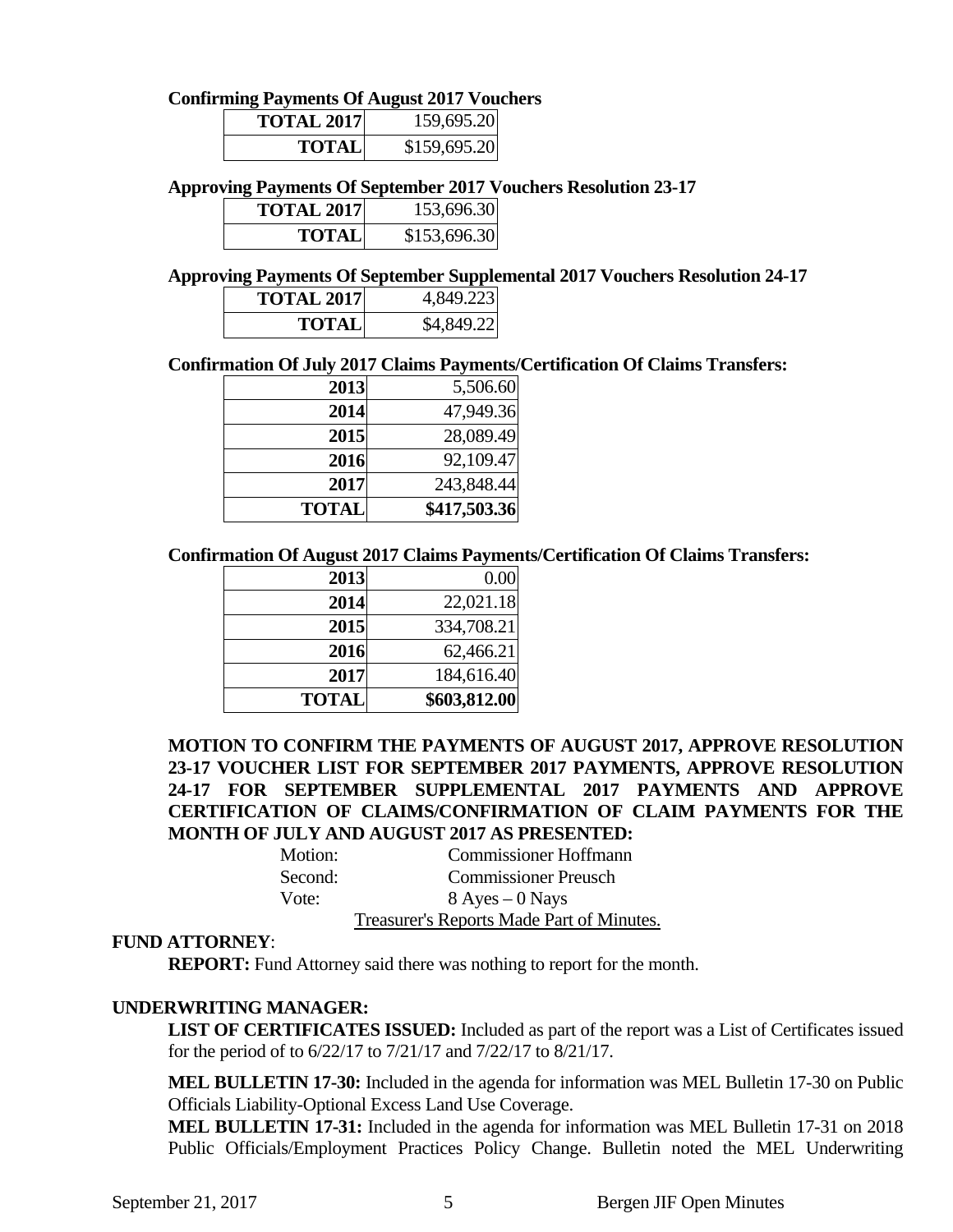Manager has worked with QBE to change policy forms from the MEL's historical policy form to a more standard commercial form.

**MEL BULLETIN 17-32:** Distributed for information was MEL Bulletin 17-32 on the 2018 Fire Truck Valuation Change. Copies of the bulletin will be emailed to members by the Underwriting Manager's office.

Monthly Report Made Part of Minutes.

### **SAFETY DIRECTOR:**

**REPORT:** Safety Director's report was included in the agenda for review. Report included July and August activities, upcoming MSI classes and Safety Director Bulletins that were issued.

Safety Director said the 3rd quarter Regional Training will be on the *21 Irrefutable Laws of Leadership for Law Enforcement* presented by Retired Chief Keith Hummel. Safety Director said the session will be offered on two dates and requested reimbursement for food/beverage, as well as, the cost to cover workbooks at a not to exceed \$900 to be shared with the South Bergen JIF.

#### **MOTION TO APPROVE THE APPROVE THE REIMBURSEMENT AS PRESENTED:**

| Motion: | <b>Commissioner Sciolaro</b>                  |
|---------|-----------------------------------------------|
| Second: | <b>Commissioner Tomasko</b>                   |
| Vote:   | $8$ Ayes $-0$ Nays                            |
|         | Monthly Activity Report Made Part of Minutes. |

#### **MANAGED CARE:**

**REPORT:** Managed Care Provider reviewed the July and August reports, which was included in the agenda. The July report indicated a savings of 60% for the month and 61% since inception and the August report indicated a savings of 57% for the month and 61% since inception

Monthly Activity Report Part of Minutes.

### **CLAIMS:**

**REPORT:** Included in the agenda was a report of new case law pertaining to public entities. Monthly Activity Report Part of Minutes.

## **OLD BUSINESS:**

NONE

#### **NEW BUSINESS:**

NONE

# **PUBLIC COMMENT:**

Mr. Altamura thanked the Executive Committee, Risk Managers and Fund Professionals for their prayers, thoughts and condolences that were expressed for his wife's passing.

#### **MOTION TO ADJOURN:**

# Motioned: Commissioner Sciolaro Second: Commissioner Hoffmann Vote: Unanimous

**MEETING ADJOURNED: 6:13PM**  Nancy A. Ghani, Assisting Secretary For **JOHN BIRKNER, SECRETARY** 

Date Prepared: Prepared: Cotober 12, 2017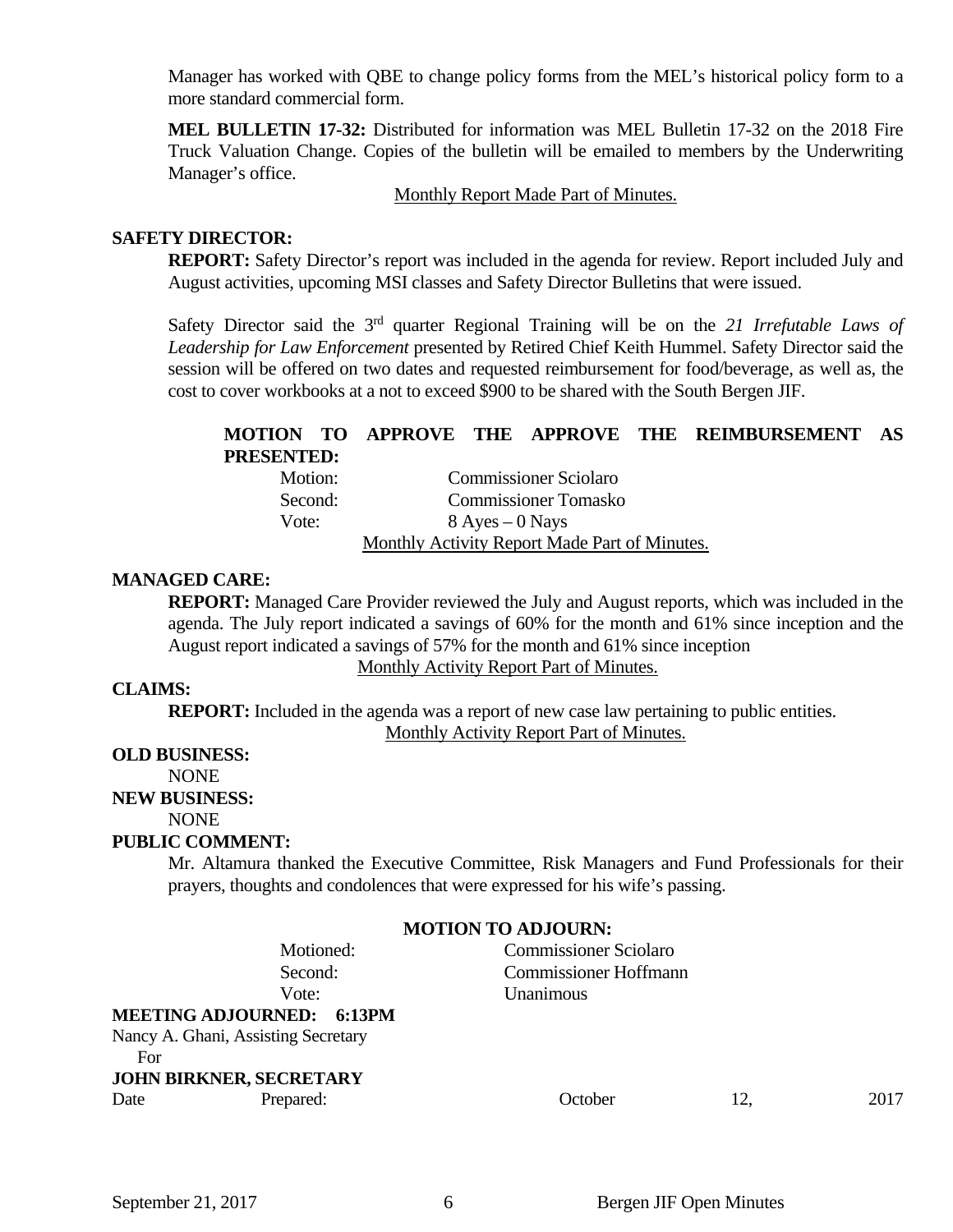# **BERGEN COUNTY MUNICIPAL JOINT INSURANCE FUND BILLS LIST**

#### **Resolution No. 23-17** SEPTEMBER 2017

 **WHEREAS,** the Treasurer has certified that funding is available to pay the following bills:

**BE IT RESOLVED** that the Bergen County Municipal Joint Insurance Fund's Executive Board, hereby authorizes the Fund treasurer to issue warrants in payment of the following claims; and

**FURTHER**, that this authorization shall be made a permanent part of the records of the Fund.

| <b>FUND YEAR 2017</b> |                                     |                                                                                     |                |  |  |
|-----------------------|-------------------------------------|-------------------------------------------------------------------------------------|----------------|--|--|
| <b>Check Number</b>   | Vendor Name                         | Comment                                                                             | Invoice Amount |  |  |
| 001457                |                                     |                                                                                     |                |  |  |
| 001457                | BERGEN RISK MANAGERS, INC.          | <b>COST CONTAINMENT SERVICES - 09/2017</b>                                          | 35,225.26      |  |  |
|                       |                                     |                                                                                     | 35,225.26      |  |  |
| 001458                |                                     |                                                                                     |                |  |  |
| 001458                | BERGEN RISK MANAGERS, INC.          | <b>TPA FEE 09/2017</b>                                                              | 28,614.63      |  |  |
| 001458                | BERGEN RISK MANAGERS, INC.          | CLAIMS - FROI REPORTS - 09/2017                                                     | 1,445.91       |  |  |
|                       |                                     |                                                                                     | 30,060.54      |  |  |
| 001459                |                                     |                                                                                     |                |  |  |
| 001459                | JIF CLAIMS, L.L.C.                  | LIABIITY CLAIMS ADMIN - 09/2017                                                     | 30,497.92      |  |  |
|                       |                                     |                                                                                     | 30,497.92      |  |  |
| 001460                |                                     |                                                                                     |                |  |  |
| 001460                | J.A. MONTGOMERY RISK CONTROL        | <b>LOSS CONTROL SERVICES - 09/2017</b>                                              | 14,824.19      |  |  |
| 001461                |                                     |                                                                                     | 14,824.19      |  |  |
| 001461                | PERMA RISK MANAGEMENT SERVICES      | POSTAGE FEE 08/2017                                                                 | 11.39          |  |  |
| 001461                | PERMA RISK MANAGEMENT SERVICES      | <b>EXECUTIVE DIRECTOR FEE 09/2017</b>                                               | 28, 243. 33    |  |  |
|                       |                                     |                                                                                     | 28,254.72      |  |  |
| 001462                |                                     |                                                                                     |                |  |  |
| 001462                | THE ACTUARIAL ADVANTAGE             | <b>ACTUARIAL CONSULTING SERVICES - 09/2017</b>                                      | 4,317.00       |  |  |
|                       |                                     |                                                                                     | 4,317.00       |  |  |
| 001463                |                                     |                                                                                     |                |  |  |
| 001463                | HUNTINGTON BAILEY, L.L.P.           | <b>ATTORNEY FEE 09/2017</b>                                                         | 5,164.06       |  |  |
|                       |                                     |                                                                                     | 5,164.06       |  |  |
| 001464                |                                     |                                                                                     |                |  |  |
| 001464                | <b>ALAN NEGREANN</b>                | TREASURER FEE 08/2017                                                               | 2,377.00       |  |  |
|                       |                                     |                                                                                     | 2,377.00       |  |  |
| 001465                |                                     |                                                                                     |                |  |  |
| 001465                | <b>CONNER STRONG &amp; BUCKELEW</b> | UNDERWRITING MANAGER FEE 09/2017                                                    | 1,435.84       |  |  |
|                       |                                     |                                                                                     | 1,435.84       |  |  |
| 001466                |                                     |                                                                                     |                |  |  |
| 001466                | NEWTECH SERVICES, INC.              | MONTHLY WEBSITE MAINTENANCE/HOSTNG 9/17<br><b>COMPUTER SERVICES - ALAN NEGREANN</b> | 75.00          |  |  |
| 001466                | NEWTECH SERVICES, INC.              |                                                                                     | 1,225.00       |  |  |
| 001467                |                                     |                                                                                     | 1,300.00       |  |  |
| 001467                | LERCH, VINCI & HIGGINS, LLP         | OUT OF POCKET COST - 8/10/2017                                                      | 69.00          |  |  |
|                       |                                     |                                                                                     | 69.00          |  |  |
|                       |                                     |                                                                                     |                |  |  |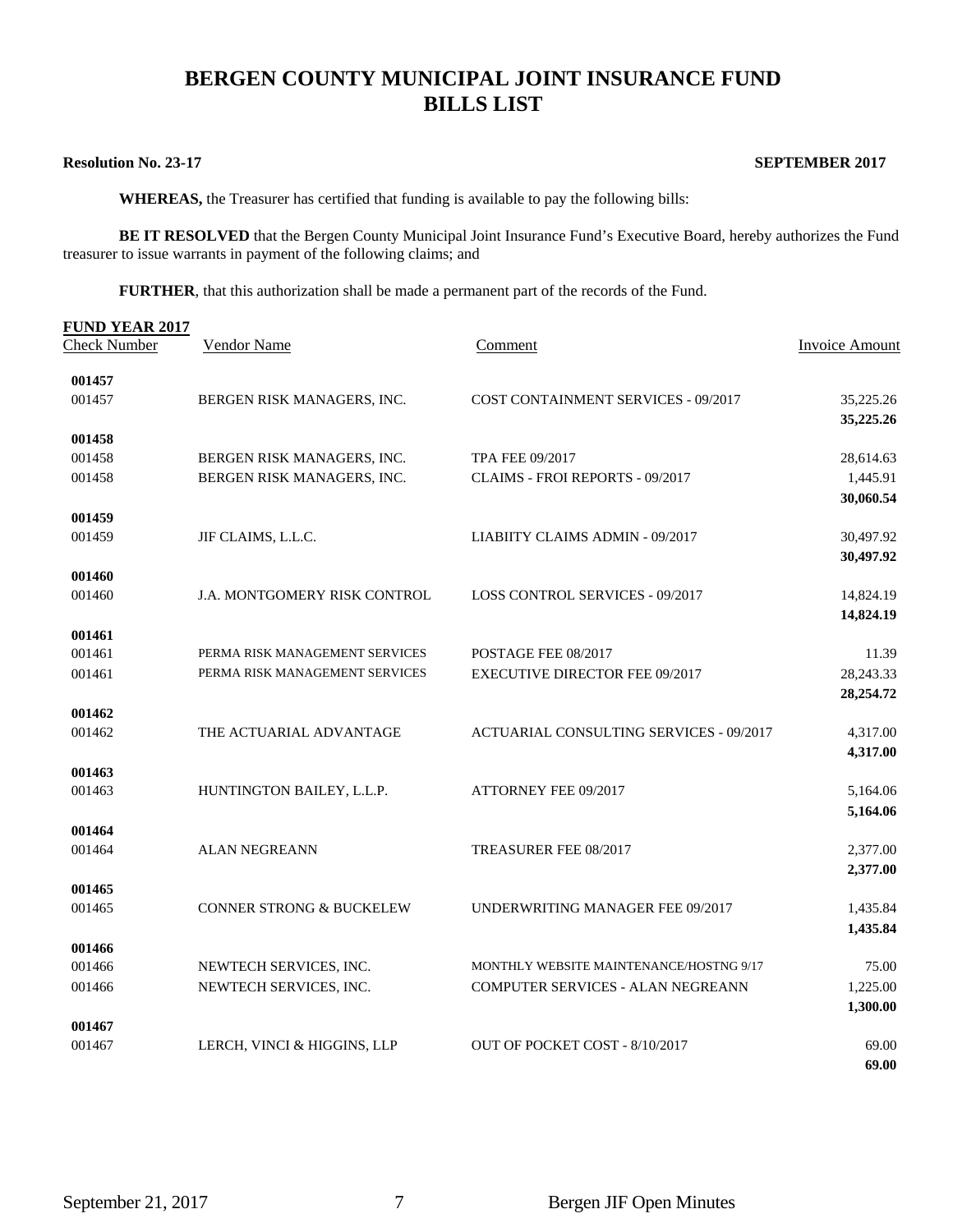| 001468 |                             |                                     |
|--------|-----------------------------|-------------------------------------|
| 001468 | NORTH JERSEY MEDIA GROUP    | CUST NO. 2005619 - 6/25/17 - 6-27 M |
| 001170 | MODELL IDDGDV/AIDDLA GDOLID | $CUTCDUQ$ 0005/10 $ZQ/17$ DDCFC     |

001468 NORTH JERSEY MEDIA GROUP CUST NO. 2005619 - 6/25/17 - 6-27 MTG 14.02 001468 NORTH JERSEY MEDIA GROUP CUST NO. 2005619 - 6/3/17 - BDGT SYNOPS 156.75

Total Payments FY 2017 153,696.30

## **TOTAL PAYMENTS ALL FUND YEARS \$ 153,696.30**